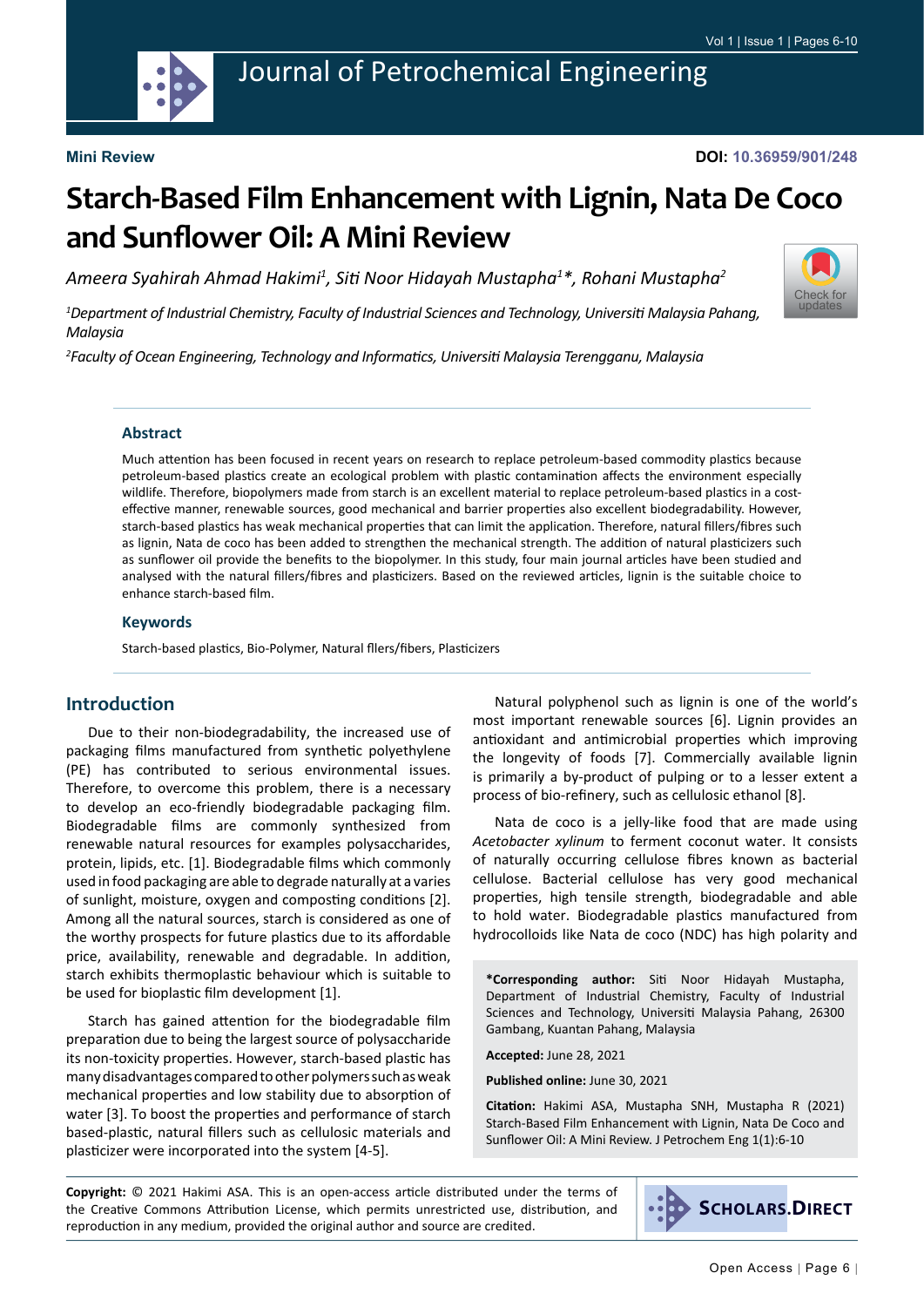hydrophilicity which creating higher permeability of water vapor and low oxygen permeability [9].

Using plasticizers such as sunflower oil, which is unsaturated oils, can greatly enhance the of films properties of moisture-barrier, prevent significant alteration of emulsified films in the mechanical properties [10]. Therefore, in order to meet the requirements for biodegradable film while maintaining its function, extended research papers were reviewed about a starch-based film with addition of lignin, Nata de coco and sunflower oil.

## **Methodology**

By conducting the literature review, the methodology approach of four most significant journal articles from Tiara Nur Elfiana, et al. (2018), Rajeev Bhat , et al. (2013), Ruixin Shi & Bin Li (2016) and Volpe (2018) and testing were analyse including FTIR, tensile test, water vapour permeability test, water solubility test and degradation test as in ([Table 1](#page-1-0)). In order to discover relevant articles, keywords such as starchbased biodegradable film, cellulose lignin and vegetableoils based plasticizers were derived in accordance with the research questions.

#### <span id="page-1-0"></span>**Table 1:** Methodology based on selected journal articles.

#### **Discussion**

#### **Tiara Nur Elfiana, Nur IzzaFitria, EndarujiSedyadi, Susy YunitaPrabawati, IrwanNugraha (2018): Degradation Study of Biodegradable Plastic using Nata De Coco as a Filler**

In this analysis, biodegradable plastic is made from Ganyong Canna as a base material, glycerol as plasticizer, acetic acid as terminator in polymerization reaction, distilled water as a solvent and modified by nata de coco.

The FTIR spectrum of Ganyong canna and Nata de coco can be seen. It displayed that the OH group is located at wave number 3298.03  $cm<sup>-1</sup>$  and shifted to 3290.32  $cm<sup>-1</sup>$  after the addition of nata de coco. The wave number of C-H bonds in Ganyong canna and nata de coco is shown at  $2920.01$  cm<sup>-1</sup> and 2916.16 cm<sup>-1</sup>. While the C-O bond in both components is located at wave number 995.05 cm<sup>-1</sup> [11].

Film thickness can influence the permeability of gas, tensile strength and elongation as well [12]. The irregular value of nata de coco plastics is shown by the thickness. On 0.5 g and 1 g of nata de coco pulp, the plastic thickness decreases

| <b>Authors</b>                  | Tiara Nur Elfiana, et al.<br>(2018)                                                                                                                           | Rajeev Bhat, et. al (2013)                                                                                                                       | Ruixin Shi & Bin Li (2016)                                                                                                                    | V. Volpe, et al. (2018)                                                                                                                                   |
|---------------------------------|---------------------------------------------------------------------------------------------------------------------------------------------------------------|--------------------------------------------------------------------------------------------------------------------------------------------------|-----------------------------------------------------------------------------------------------------------------------------------------------|-----------------------------------------------------------------------------------------------------------------------------------------------------------|
| Title                           | Degradation Study of<br>Biodegradable Plastic using<br>Nata De Coco as a Filler.                                                                              | Producing novel sago<br>starch-based food<br>packaging films by<br>incorporating lignin<br>isolated from oil palm<br>black liquor waste.         | Synthesis and<br><b>Characterization of Cross-</b><br>linked Starch/Lignin film.                                                              | Uses of sunflower seed<br>fried oil as an eco-friendly<br>plasticizer for starch<br>and application of this<br>thermoplastic starch as<br>filler for PLA. |
| <b>FTIR</b>                     | Samples in the form of<br>plastic were placed in set<br>holder and scanned at a<br>wavelength of 4000-400<br>$cm-1$                                           | No usage of FTIR                                                                                                                                 | Recorded on an Avatar<br>360 spectrophotometer at<br>wavelength 4000-400 cm-1<br>with a resolution 4 $cm-1$                                   | No usage of FTIR                                                                                                                                          |
| <b>Tensile Test</b>             | <b>Universal Testing Machine</b><br>(UTM) ASTM method<br>D.882-02                                                                                             | Using standard method<br>(ASTM, 1980) with 5<br>kg loads with distance<br>between the grips set at<br>50 mm and cross head<br>speed at 0.40 mm/s | Films were cut 100 mm x<br>10 mm and determined<br>with Tensile Tester Instron<br>XLDT 1kN (China) with an<br>extension speed of 5 mm/<br>min | 10 mm x 5 mm x 200 μm<br>were subjected to Perkin<br>Elmer DMA 8000 with<br>maximum load to 2N and a<br>load rate of 0.1 N/min                            |
| <b>Water Vapor Permeability</b> | Using the gravimetric<br>method (ASTM 1983)<br>where the plastic was<br>placed in the mouth of cup modifications<br>with silica gel                           | Measured by using ASTM<br>E96-95 method with slight                                                                                              | No water vapor<br>permeability testing                                                                                                        | No water vapor<br>permeability testing                                                                                                                    |
| <b>Water Solubility Test</b>    | No water solubility test                                                                                                                                      | Films were cut 2 x 3 cm<br>and placed in a desiccator<br>containing silica gel for 7<br>days                                                     | No water solubility test                                                                                                                      | No water solubility test                                                                                                                                  |
| <b>Biodegradation Test</b>      | Burying the sample 3 x 3<br>cm <sup>2</sup> in the soil for 12 days<br>with every two days plastic No degradation testing<br>was taken, washed and<br>weighed |                                                                                                                                                  | No degradation testing                                                                                                                        | No degradation testing                                                                                                                                    |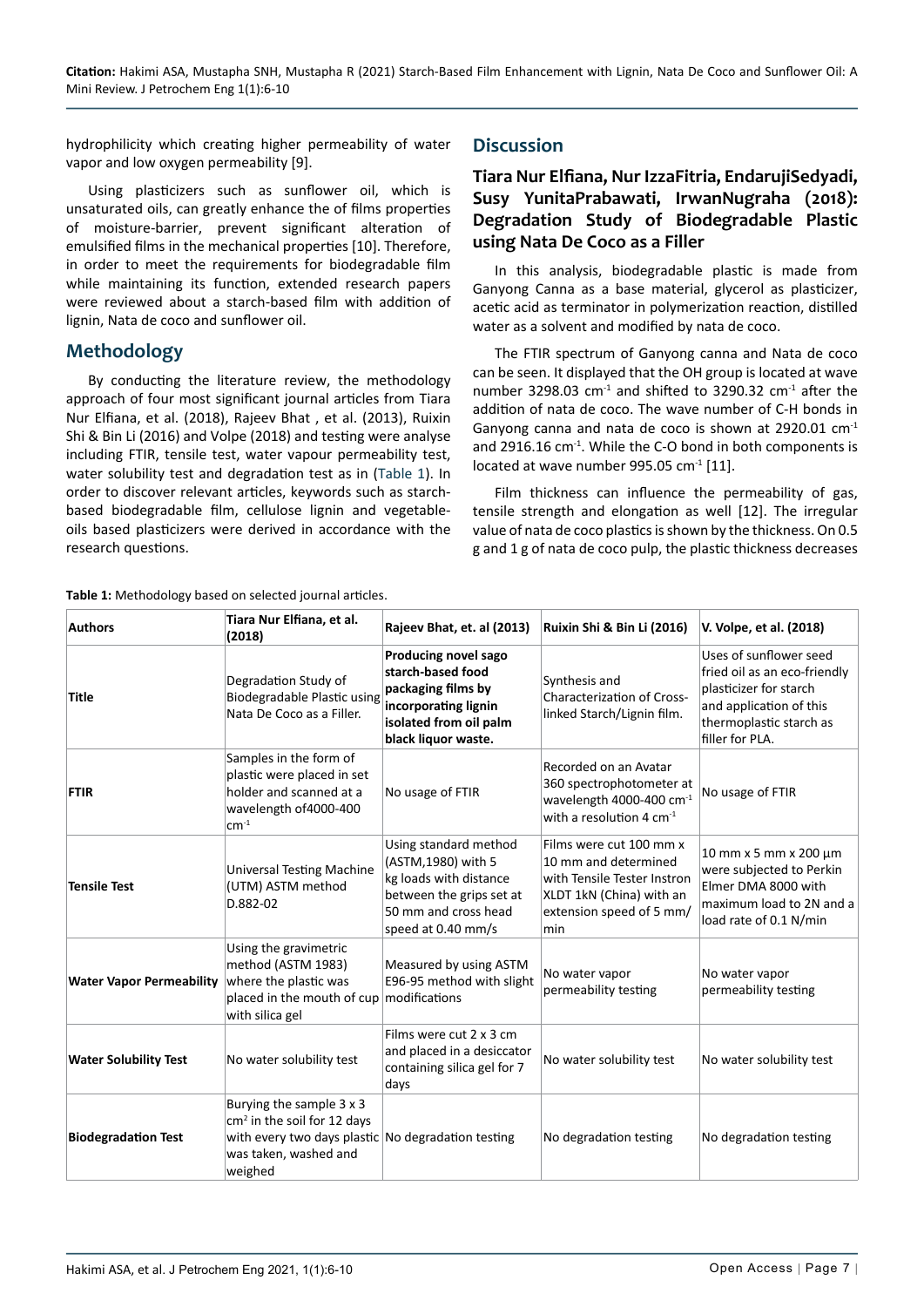while the 1.5 g and 3 g of nata de coco pulp, increase. The thicker the manufactured plastics, the lower the water vapor transmission value, since the greater the capacity to retain water vapor. In this analysis, the thickness of biodegradable plastic is known from variations of nata de coco ranging from 0.0665 mm to 0.1035 mm.

In order to determine the strength of resistance to plastic weight and elasticity, testing of mechanical properties including tensile strength and elongation is very important. The bonding between hydroxyl (O-H) groups in starch with hydroxyl (O-H) and carboxyl (COOH) groups in cellulose was induced by nata de coco containing cellulose adding tensile strength. The resulting tensile strength of biodegradable plastic in this study is 4.3244 MPa. The resulting value is greater than the research conducted by MeryApriani (2014) using cassava starch with aloe vera to create biodegradable plastics with a tensile strength of 1.53 MPa.

To show the ability of plastic to withstand a number of loads before the plastic is broken, measurement of elongation is very important. The elongation value was around 13.9639%. An irregularity in tensile strength has been shown in this article. This irregularity occurred due to the less homogenous solution where the glycerol broke up the interpolysaccharide bonds, which occurred unevenly in of nata de coco variations. Therefore, the intermolecular interactions decreased and affect the value of the tensile strength. This interaction occurs because glycerol inserts and removes the hydrogen bonds between polysaccharide molecules so the bonds %plastic molecules is weak [13].

Biodegradation test usings oil media were performed in this study. Observations were carried out visually at the changes in plastic and weighing the decrease in plastic mass. Observations were made for 12 days, where the plastic was removed every 2 days and then washed and weighed. Based on the results, in pure Ganyong canna, the plastic containing nata de coco as filler has more mass degradation than plastics. Depending on how long the plastic was in the soil, the proportion of mass degradation was between 5%- 38%. In the early days, degradation process took place more rapidly than on any day. This is because it contains cellulose where nata de coco has ability to absorb water so that the degradation was being faster.

### **Rajeev Bhat, Nurulismah Abdullah, RozmanHj. Din and G.S. Tay (2013) Producing novel sago starchbased food packaging films by incorporating lignin isolated from oil palm black liquor waste**

The main objective of this research was to incorporate lignin isolated from black liquor waste to develop novel, sagostarch based packaging with good mechanical and thermal properties, which is envisaged to find wide applicability for food packaging purposes and be useful to overcome relevant environment issues.

Results on the mechanical properties of starch/lignin films showed an increase in tensile strength in incorporation of isolated lignin from black liquor waste compared to the commercial lignin in film. The tensile strength increased corresponding to increase in the isolated lignin from black liquor waste at 1%, 2% and 3% with a value of  $3.48 \pm 0.15$ MPa,  $3.76 \pm 0.40$  MPa and  $4.20 \pm 0.42$  MPa, respectively. Films produced by using 1% and 2% of black liquor waste isolated lignin, has an elastic modulus of 0.36 ± 0.06 MPa/% and 0.39 ± 0.09 MPa/%. Also, films produced by incorporating lignin from black liquor waste at 3% showed greatest improvement compared to other formulations. Above all, addition of 4% and 5% of isolated lignin decreased the elastic modulus values of films. With regard to elongation at break, at 3%, 4% and 5%, a significant decrease in films generated by the addition of isolated lignin from black liquor waste was recorded. However, no significant differences were recorded in films produced by incorporating 1% and 2% of black liquor waste isolated lignin (53.71  $\pm$  4.62 and 50.04  $\pm$  8.43, respectively), with the films found to be more stretchable.

In general, partial miscibility between sago starch and lignin fractions as well as the presence of hydrophilic groups in lignin attributed to improvements in the tensile strength of films. In addition, the presence of hydrogen bonds between lignin and sago starch can be attributed to an increase in tensile strength with a decrease in break elongation [14]. Earlier, decrease in tensile strength and elongation at break at higher concentrations in lignin incorporated films was contributed to lack of uniformity in the distribution of lignin and lignin agglomeration [14]. The decreasing trend observed in tensile strength of sago starch/lignin film above 3% lignin content can be attributed to weakened interfacial adhesion between hydrophilic sago starch and hydrophobic lignin. The mechanical properties of starch/lignin films can also be influenced by the presence of plasticizer such as glycerol, which interacts freely with the starch matrix.

The WVP of 1% and 2% isolated lignin films were 0.011 ± 0.001 g mm/m<sup>2</sup> h kPa and 0.012 ± 0.001 g mm/m<sup>2</sup> h kPa, respectively. Decrease in WVP is considered advantageous when producing food packaging materials requiring efficient barrier properties to minimize moisture transfer between food and outside packaging environment [15]. The observed decrease in WVP in lignin incorporated films is an indication of improved permeability of films towards water vapor. On overall comparison, starch films incorporated with isolated lignin from black liquor waste showed higher WVP compared to starch films incorporated with commercial lignin.

In the present study, water solubility of sago starch films decreased on addition of isolated lignin from black liquor waste or commercial lignin compared to control. These results were expected, as lignin are known to exhibit high hydrophobic properties and are insoluble in water. The water solubility for all the films prepared by using isolated lignin were recorded to significantly decreased, with the values for 1% and 2% isolated lignin being 51.22 ± 0.16% and 50.98 ± 2.80%, respectively. The same trend was observed for films incorporated with commercial lignin. Based on the results of this study, incorporation of black liquor waste isolated lignin and commercial lignin into sago starch film were found to significantly improve the water resistance of the films.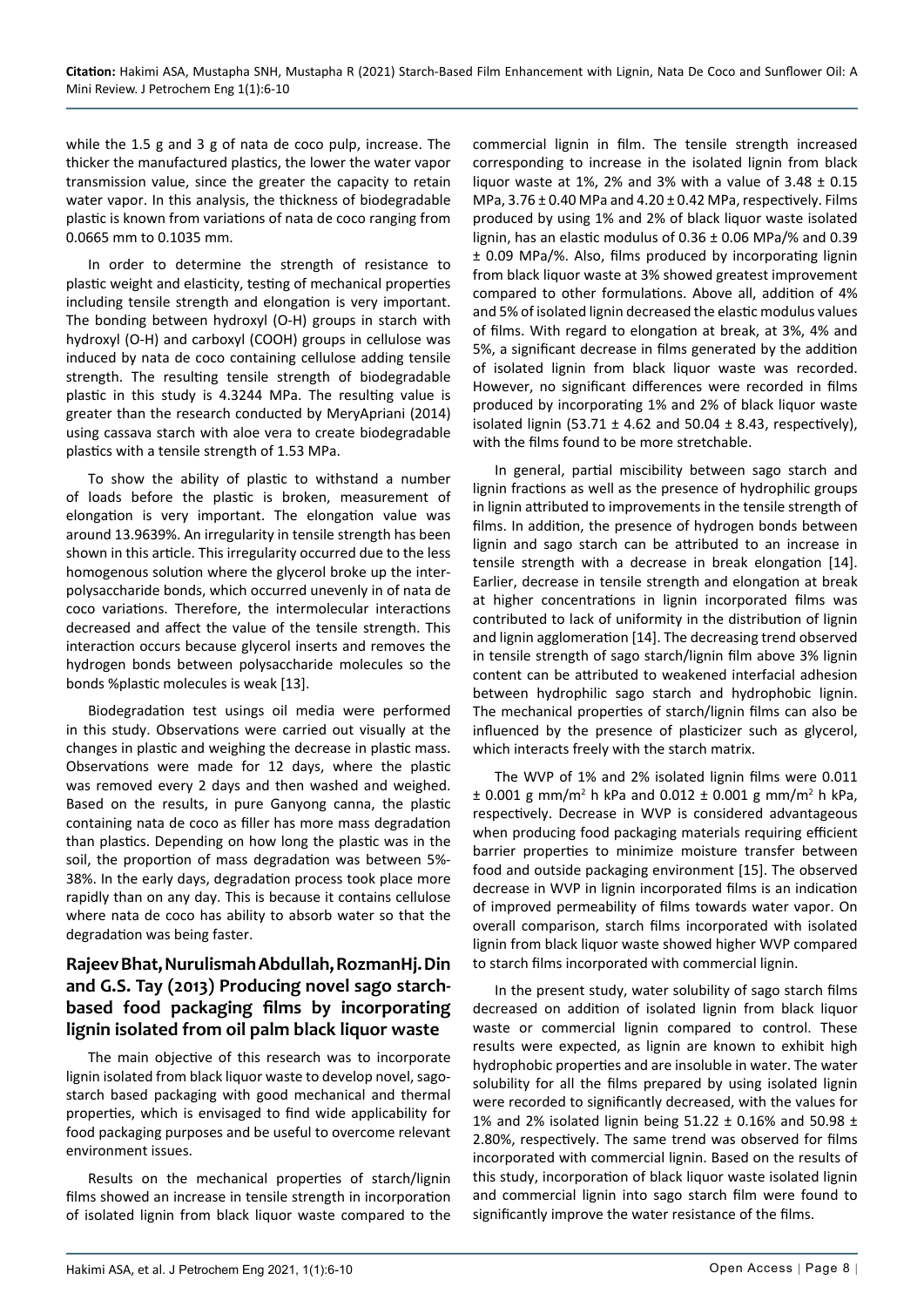### **Ruixin Shi, Bin Li (2016) Synthesis and Characterization of Cross-linked Starch/Lignin film**

The aim of this work was to develop a cross-linked starchlignin polymeric film, and to study the effect of lignin on the properties of the starch-based films.

FTIR spectroscopy confirmed the cross-linking reaction between starch and hydroxy-methylated alkali lignin (HMAL). The cross- linked film showed that the characteristic absorption peaks of both, starch and HMAL. The spectrum of the cross-linked showed an intense broad peak at 3414 cm-1 (O–H stretching vibration). This was more intense than the corresponding peaks in the spectra of the starch film (3315 cm-1) and Hydroxy-methylated alkali lignin (HMAL) (3422 cm-1 ), which indicated the formation of inter and intra molecular hydrogen bonds in the cross-linked product. Furthermore, in the spectrum of the cross-linked film, changes in many peaks, characteristic of starch and hydroxy-methylated alkali lignin, suggested a cross-linking reaction. The peak at  $1220 \text{ cm}^{-1}$  in the spectrum of the cross-linked film, attributed to the C–O stretching vibration of primary alcohol, decreased in intensity significantly, as compared to the peak at  $1218 \text{ cm}^{-1}$ , in the spectrum of hydroxy-methylated alkali lignin. Meanwhile, the peak at 1035 cm-1, due to C–O stretching vibration, due to C=O stretching vibration of C-O-C as a result of cross-linking. The absorption peak at 1154  $cm<sup>-1</sup>$ , assigned to deformation vibration of ether linkages in the cross-linked film, also increased significantly, as a result of the cross-linking reaction.

This study determined the water absorption rates of the cross-linked films. In contrast to the results obtained by [16], cross-linked films had higher absorbability rate compared to the starch film which showed that the addition of lignin to the starch matrix made the film more hydrophobic.

The ultimate stresses and elongation ratios of the films showed a consistent a clear pattern for any discussed above. The sample however, the sample became very brittle, and more lignin powder remained insoluble, which was apparent. It was found that there was also a maximum ultimate stress and elongation ratio for films made under conditions corresponding to the maximum water uptake. Under optimized conditions, the ultimate stress of the films was 1.19 T 0.02 MPa and the elongation ratio was 114.5 2.5%, which were 2.2 times and 2.8 times than that of the starch film, respectively.

The moisture absorption of both starch and cross-linked film has increased with increased humidity. It shown that the moisture absorption of the cross-linked film was obviously greater than that of the starch film at a fixed relative humidity. This following two factors may be related to this: The first was the creation of the network structure due to the reaction between the polymers and the cross-linking agent. The structure of the network in the film resulted into water molecules being more strongly adsorbed on the film surface, which allowed the water molecules have the ability to gradually penetrate into the film. Secondly, compared to the starch film, more hydrogen bonds by different functional groups with water molecules could be formed by the crosslinked films. These groups included starch hydroxymethyl groups, hydroxy-methyl alkali lignin, and glycerol, together with ether groups, formed in the cross-linking reaction. In addition, some hydrophilic surrounded by polymeric chains were exposed to water molecules because of the cross- linking reaction between the polymers. All these factors encouraged the absorption of water molecules and resulted in an increase in the rate of water absorption and moisture absorption by the cross-linked films.

## **V. Volpe, G.DeFeo, L. De Marco, R. Pantani (2018) Uses of sunflower seed fried oil as an ecofriendly plasticizer for starch and application of this thermoplastic starch as filler for PLA**

The innovation proposed in this work is to replace into the starch plasticization process part of the glycerol with a sunflower seed oil resulting from the frying process in a fast food. The so plasticized Thermoplastic starch (TPS) was compared to the TPS plasticized with only glycerol and then mixed to the poly(lactic) acid (PLA) The replacement of a certain percentage of glycerol with fried edible sunflower oil as plasticizer for starch results in an improvement in material properties of the TPS.

In this work, the possibility of adopting fried sunflower seed oil as a plasticizer was decided to be studied. Oil is, in particular, the waste from the fast -food frying process. The use of this oil can be twice advantageous as reducing the cost of the plasticizer and reusing a waste product according to the research.

Small hydrophilic molecules such as amino acids, glycolic or polyols are commonly plasticized into corn starch powder. Among these, glycerol, a substance that is rather costly because of the laborious production process is the most commonly used. As stated above, the innovation proposed in this work is to replace part of glycerol with fried oil into the starch plasticization in order to reduce the costs of glycerol and simultaneously reuse a waste product. In particular, to compare, their plasticizing capabilities, different percentages of glycerol were replaced by raw and fried oil.

Uniaxial tensile elongation was applied to the films, from which elastic modulus and maximum stress were evaluated. There is a lower modulus of thermoplastic starch with only glycerol than the one with oil. With the oil/glycerol ratio, the elastic modulus increases to a maximum value, corresponding to an oil/glycerol ratio equal to 0.5. The maximum stress presents a similar trend, TPS with fried oil having a larger modulus and a larger maximum stress with respect to raw oil thermoplastic starch. It can therefore be concluded that the substitution of a percentage of glycerol with specially fried edible sunflower seed oil as plasticizing for the starch results in improved thermal stability and mechanical properties of TPS.

## **Conclusion**

In conclusion, the high performance of starch-based biodegradable using the additional natural fillers/fibres such as cellulose and nata de coco and also plasticization with sunflower oil has also been reviewed. According to the four